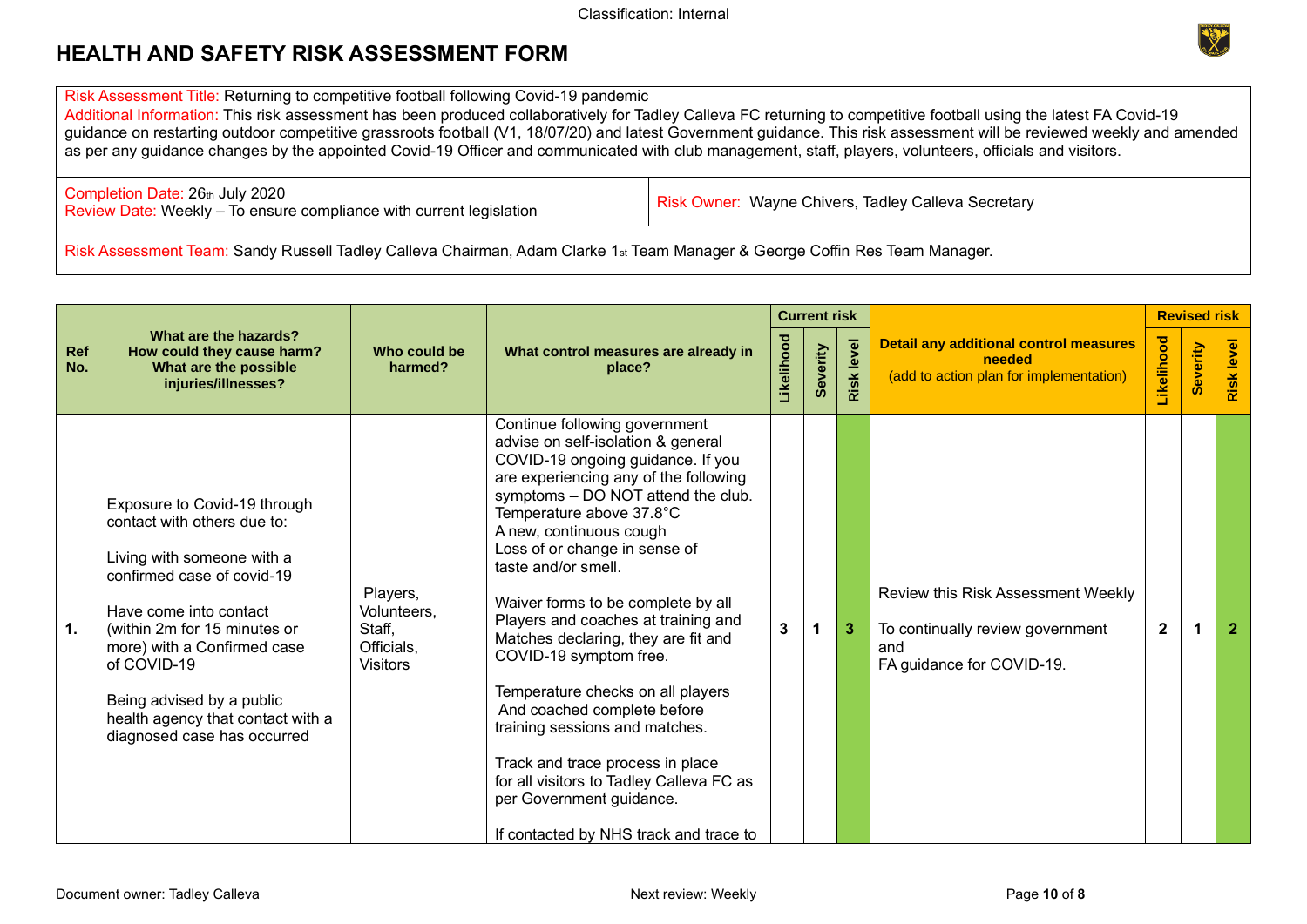

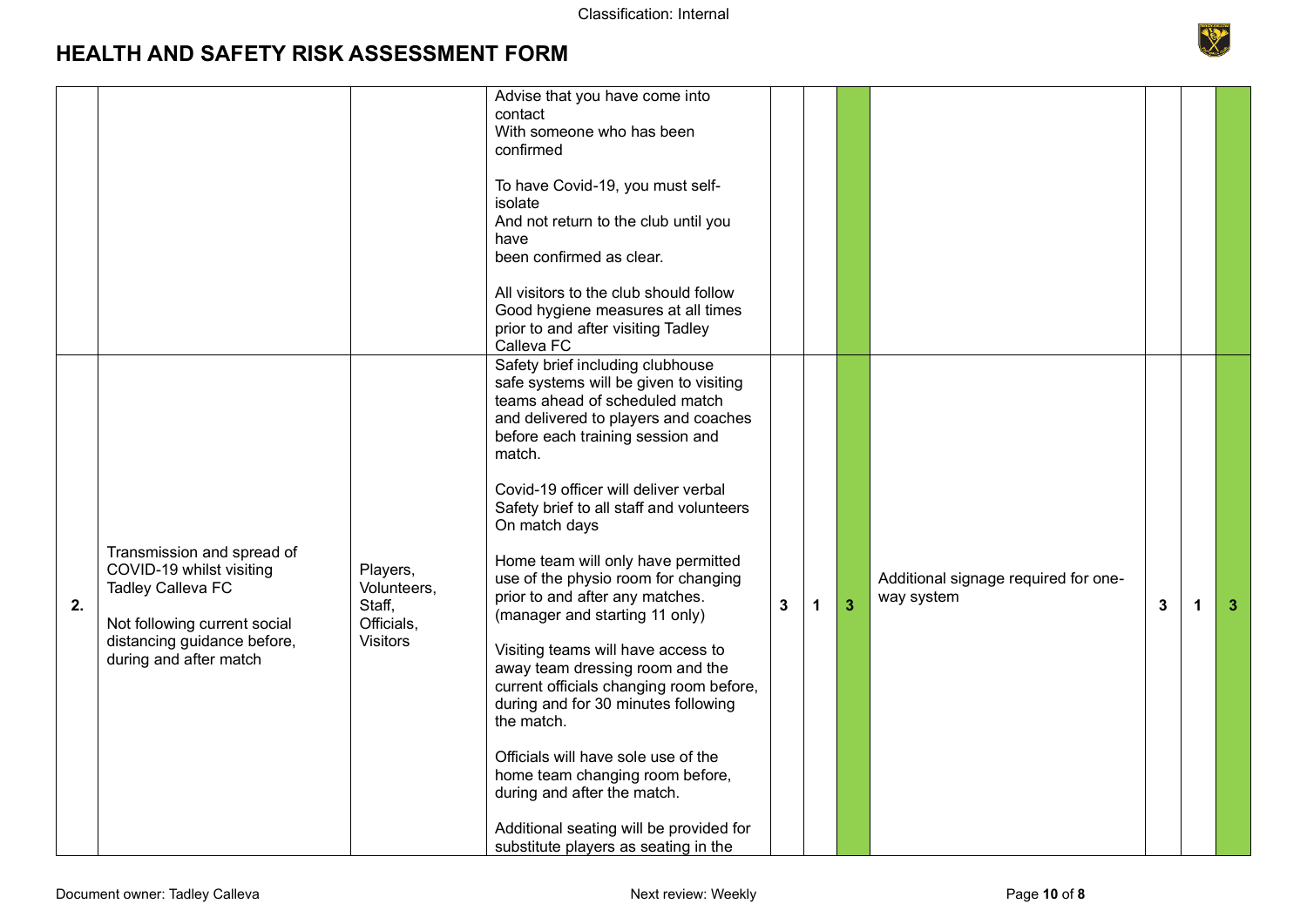

|                                                                                             |                                                                    | dugouts for players is not permitted.                                                                                                                                                                                                                   |                                                                     |                                                                                                                                                             |                |   |                |
|---------------------------------------------------------------------------------------------|--------------------------------------------------------------------|---------------------------------------------------------------------------------------------------------------------------------------------------------------------------------------------------------------------------------------------------------|---------------------------------------------------------------------|-------------------------------------------------------------------------------------------------------------------------------------------------------------|----------------|---|----------------|
|                                                                                             |                                                                    | Only two members of the coaching<br>team allowed in the dugouts at one<br>time.<br>All games will take place behind<br>closed<br>doors, no spectators allowed to watch<br>during the month of August                                                    |                                                                     |                                                                                                                                                             |                |   |                |
|                                                                                             |                                                                    | Club volunteers & staff to receive<br>safety<br>brief to include social distancing<br>Club Covid-19 officer to oversee /                                                                                                                                |                                                                     |                                                                                                                                                             |                |   |                |
|                                                                                             |                                                                    | ensure compliance and effectiveness.<br>Clear signage and one-way<br>barriered systems in place in and<br>around the club house.                                                                                                                        |                                                                     |                                                                                                                                                             |                |   |                |
|                                                                                             |                                                                    | Doors and windows will be kept open<br>where possible to ensure ventilation<br>Floor markings indicating two meters<br>in potential pinch point areas such as<br>toilet and bar queues.                                                                 |                                                                     |                                                                                                                                                             |                |   |                |
|                                                                                             |                                                                    | No handshakes or suchlike before,                                                                                                                                                                                                                       |                                                                     |                                                                                                                                                             |                |   |                |
| Transmission and spread of<br>COVID-19 whilst visiting Tadley<br>Calleva FC<br>Poor Hygiene | Players,<br>Volunteers,<br>Staff,<br>Officials,<br><b>Visitors</b> | Safety brief before each match to<br>Include reminders of the importance<br>of washing and sanitising hands in<br>accordance to Government advice.<br>Players must wash sanitise their hands<br>before a match, at half time and at the<br>end of play. |                                                                     | Process required for managing<br>stocks for soap, sanitiser and paper<br>towels<br>Hygiene standards posters for<br>washing hands and coughing<br>etiquette | $\overline{2}$ | 1 | $\overline{2}$ |
|                                                                                             |                                                                    |                                                                                                                                                                                                                                                         | supervise control measures to<br>during or after training / matches |                                                                                                                                                             |                |   |                |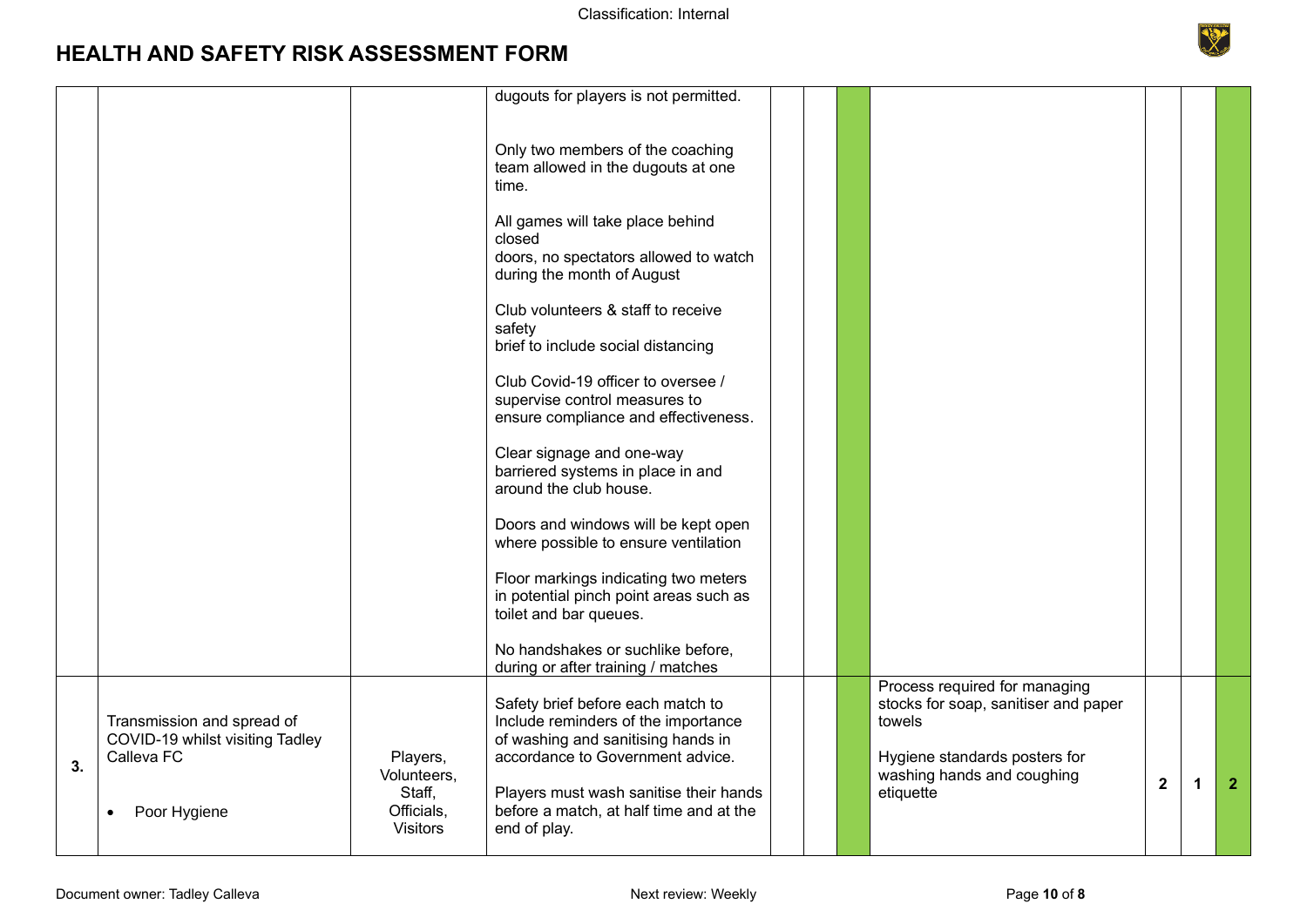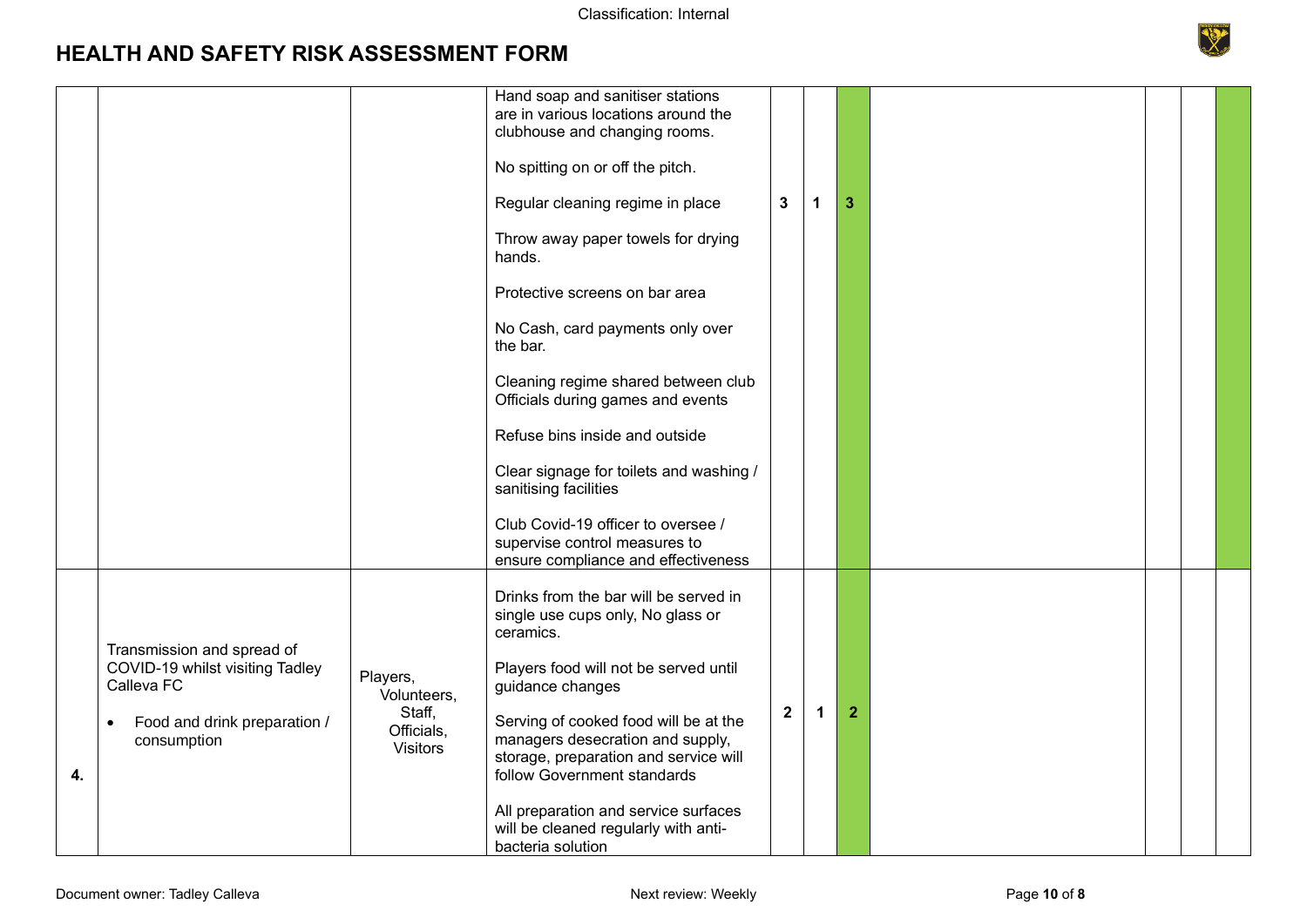

|    |                                                                                                                                                                                    |                                                                    | Masks and gloves are available for bar<br>staff, it's at their discretion if they want<br>to use them.<br>Club Covid-19 officer to oversee /<br>supervise control measures to<br>ensure compliance and effectiveness                                                                                                                                                                                                                                                                                                                                                                                                                                                           |                |    |                |                                                                                                                                                                                                                                                                                                                                                                                                                                                                    |              |              |                |
|----|------------------------------------------------------------------------------------------------------------------------------------------------------------------------------------|--------------------------------------------------------------------|--------------------------------------------------------------------------------------------------------------------------------------------------------------------------------------------------------------------------------------------------------------------------------------------------------------------------------------------------------------------------------------------------------------------------------------------------------------------------------------------------------------------------------------------------------------------------------------------------------------------------------------------------------------------------------|----------------|----|----------------|--------------------------------------------------------------------------------------------------------------------------------------------------------------------------------------------------------------------------------------------------------------------------------------------------------------------------------------------------------------------------------------------------------------------------------------------------------------------|--------------|--------------|----------------|
| 5. | Transmission and spread of<br>COVID-19 whilst visiting Tadley<br>Calleva FC<br><b>Contaminated Surfaces</b><br>$\bullet$<br>Keeping facilities and<br>$\bullet$<br>equipment clean | Players,<br>Volunteers,<br>Staff,<br>Officials,<br><b>Visitors</b> | Training & match balls, handrails and<br>goal posts will be cleaned with<br>antibacterial wipes or solution<br>before and after each training session<br>and match<br>Any equipment used in training<br>and warm-ups will be cleaned and<br>securely stored after each use.<br>All kit and bibs will be cleaned<br>immediately after each use<br>Shared water bottles aren't permitted,<br>all players are encouraged to bring<br>their own $-$ no sharing!<br>Regular clubhouse cleaning regime in<br>place which includes, toilets, bar,<br>changing rooms and showers, doors<br>and handrails.<br>Cleaning regime increased on home<br>match days with rota and record log. | 3              | 1  | $\mathbf{3}$   | Produce cleaning logs for bar and<br>toilets<br>Produce cleaning responsibilities for<br>contracted cleaner outlining areas<br>that need to be cleaned and with<br>what products.<br>Is the cleaner allergic to any<br>products?<br>Does the cleaner need training?<br>Bar staff should also have her<br>responsibilities written down and any<br>training / allergy requirements<br>addressed.<br>Control of substances hazardous to<br>health assessment (COSHH) | $\mathbf{2}$ | $\mathbf{1}$ | $\overline{2}$ |
| 6. | Transmission and spread of<br>COVID-19 whilst playing an<br>organised away fixture<br>Travelling<br>Unfamiliar surroundings                                                        | Players,<br>Staff                                                  | Players and coaches will be briefed on<br>visiting club safety procedures and<br>changing facilities during safety brief.<br>All traveling parties should adhere to<br>Government and FA guidance with<br>regards to travelling to and from<br>training and games<br>Car sharing should be limited to the                                                                                                                                                                                                                                                                                                                                                                      | $\overline{3}$ | -1 | $\overline{3}$ |                                                                                                                                                                                                                                                                                                                                                                                                                                                                    |              |              |                |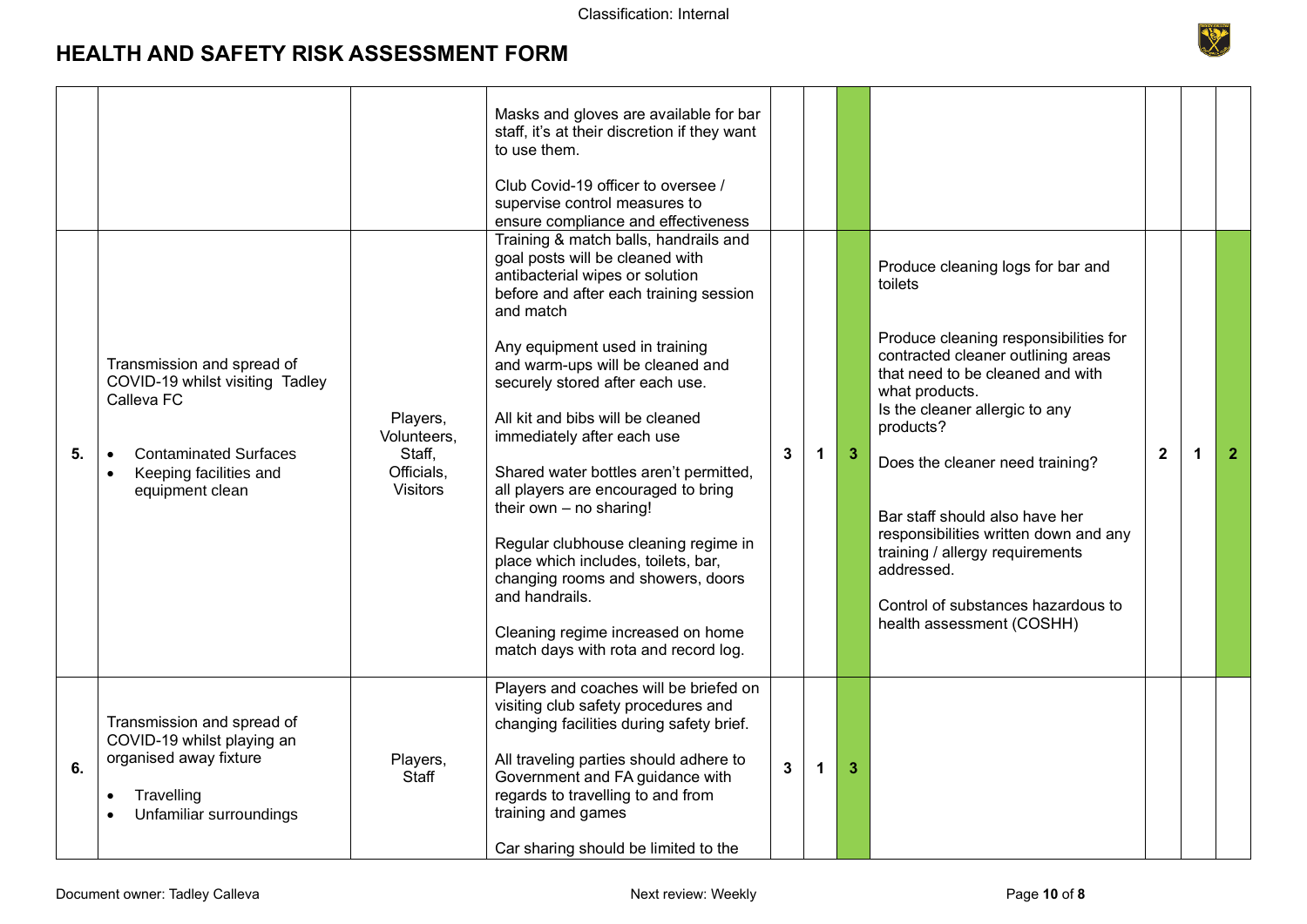|    |                                                                                            |                                                                    | same small groups.                                                                                                                                                                                                                                                                                                                         |   |   |  |  |
|----|--------------------------------------------------------------------------------------------|--------------------------------------------------------------------|--------------------------------------------------------------------------------------------------------------------------------------------------------------------------------------------------------------------------------------------------------------------------------------------------------------------------------------------|---|---|--|--|
|    |                                                                                            |                                                                    | Good ventilation and face masks are<br>advised.                                                                                                                                                                                                                                                                                            |   |   |  |  |
| 7. | Confirmed case of Covid-19<br>within the Tadley Calleva FC<br>Team.                        | Players,<br>Volunteers,<br>Staff,<br>Officials,<br><b>Visitors</b> | Track and Trace procedure<br>Follow Government guidance on<br>confirmed cases<br>All training and games will cease until<br>players and staff are clear of Covid-19.                                                                                                                                                                       | 3 | 3 |  |  |
| 8. | Transmission and spread of<br>COVID-19 whilst administering<br>First aid and physiotherapy | Club Physio,<br><b>Players</b>                                     | Physio to wear PPE as per guidance<br>Stated in the FA First Aid guidance<br>when administering treatment.<br>Club to provide gloves, apron, masks<br>For physio / first aiders<br>Physio to keep a record of treatments<br>Physio to adhere to and ensure<br>compliance with latest regulations<br>treating players on and off the field. | 3 | 3 |  |  |

#### **Risk Owner [mandatory] - I have overall responsibility for the risk assessment. I understand and accept the risks and how they are being managed.**

| Name.<br><b>Wayne Chivers</b> | <b>Position: Secretary</b> | .chivers<br>a a P<br>Signature: 4 | 06/08/20<br>Date: |
|-------------------------------|----------------------------|-----------------------------------|-------------------|
|-------------------------------|----------------------------|-----------------------------------|-------------------|

*If multiple departments are involved in the risk assessment, additional managers may wish to demonstrate their acknowledgement by signing below.* 

**Additional Manager Acknowledgement** [optional] - I understand and accept the risks and how they are being managed, relevant to my area of control.

| Name:<br><b>Adam Clarke</b> | . First<br>⊦Manaɑer<br><b>Position.</b><br>Team | Signature:<br><b>Clarke</b><br>Adam | :06/08/20<br>Date |
|-----------------------------|-------------------------------------------------|-------------------------------------|-------------------|
|-----------------------------|-------------------------------------------------|-------------------------------------|-------------------|

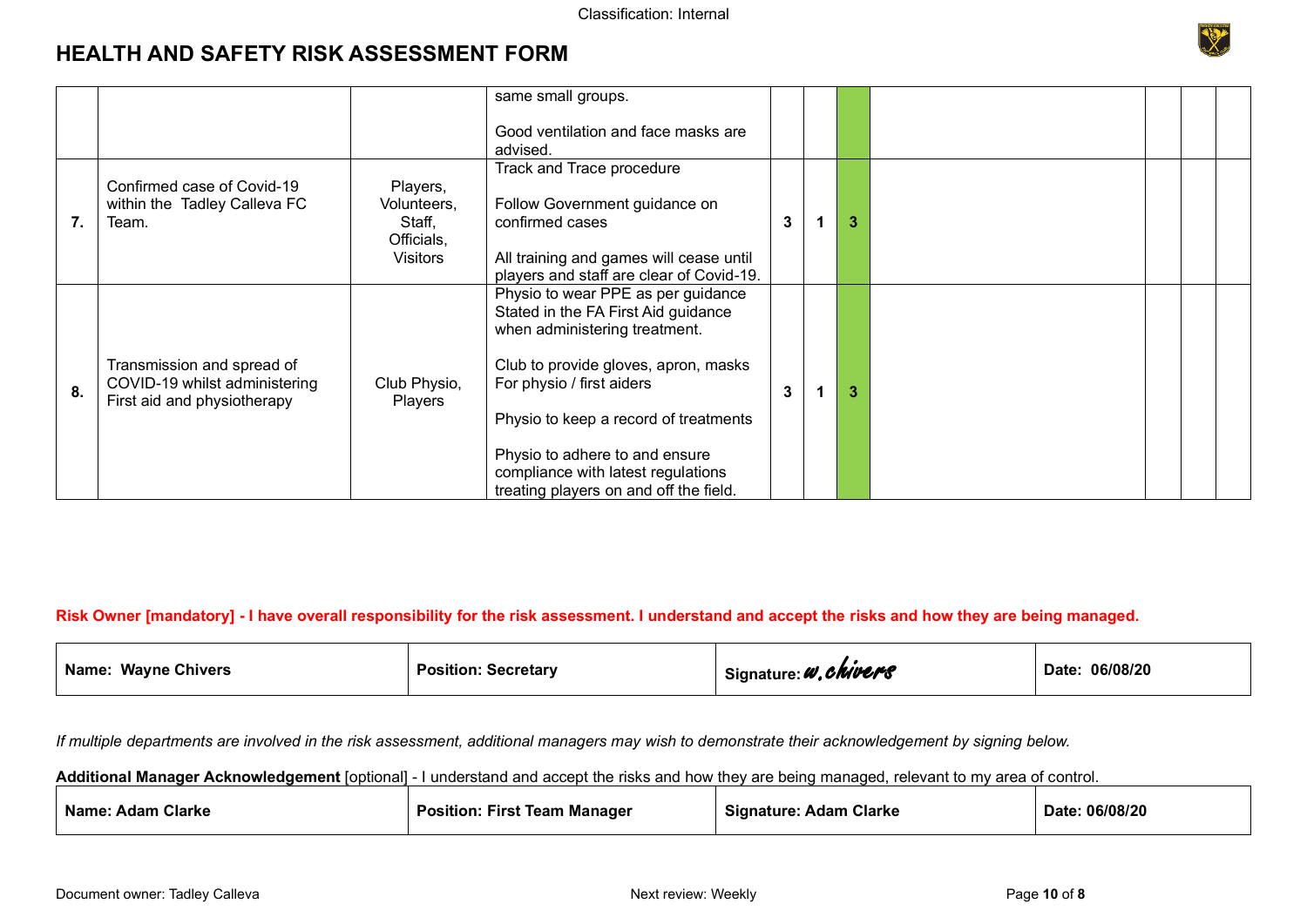

| <b>Name: George Coffin</b> | <b>Position: Res Team Manager</b> | <b>Signature: George Coffin</b> | Date: 06/08/20 |
|----------------------------|-----------------------------------|---------------------------------|----------------|
| Name: Bradley Nash         | <b>Position: Vets Manager</b>     | <b>Signature: Bradley Nash</b>  | Date: 06/0820  |

#### **ACTION PLAN**

| Ref No. | <b>Action required</b>                                                                  | <b>Responsible person/s</b> | Due date | Status / date closed |
|---------|-----------------------------------------------------------------------------------------|-----------------------------|----------|----------------------|
|         | Weekly review this Risk Assessment and implement and communicate change                 | On-Going                    | On-Going | On-Going             |
|         | Communicate latest COVID-19 Safety Updates                                              | <b>Wayne Chivers</b>        | On-Going | On-Going             |
|         | Process required for managing stocks for soap, sanitiser and paper towels               | Sandy Russell               | 15/08/20 | Open                 |
| 4       | Purchase or print Hygiene standards posters for washing hands and coughing<br>etiquette | Sandy Russell               | 15/08/20 | Open                 |
| 5       | Produce paper cleaning logs / check lists for bar and toilets (for games and events)    | N/A                         | N/A      | N/A                  |
| 6       | Additional signage for one way system                                                   | N/A                         | N/A      | N/A                  |
|         | Cleaner & bar staff cleaning responsibilities in writing                                | N/A                         | N/A      | N/A                  |
| 8       | Staff & volunteer - COSHH check                                                         | N/A                         | N/A      | N/A                  |
| g       | COSHH Assessment on cleaning products                                                   | Sandy Russell               | 08/08/20 | Open                 |
|         |                                                                                         |                             |          |                      |